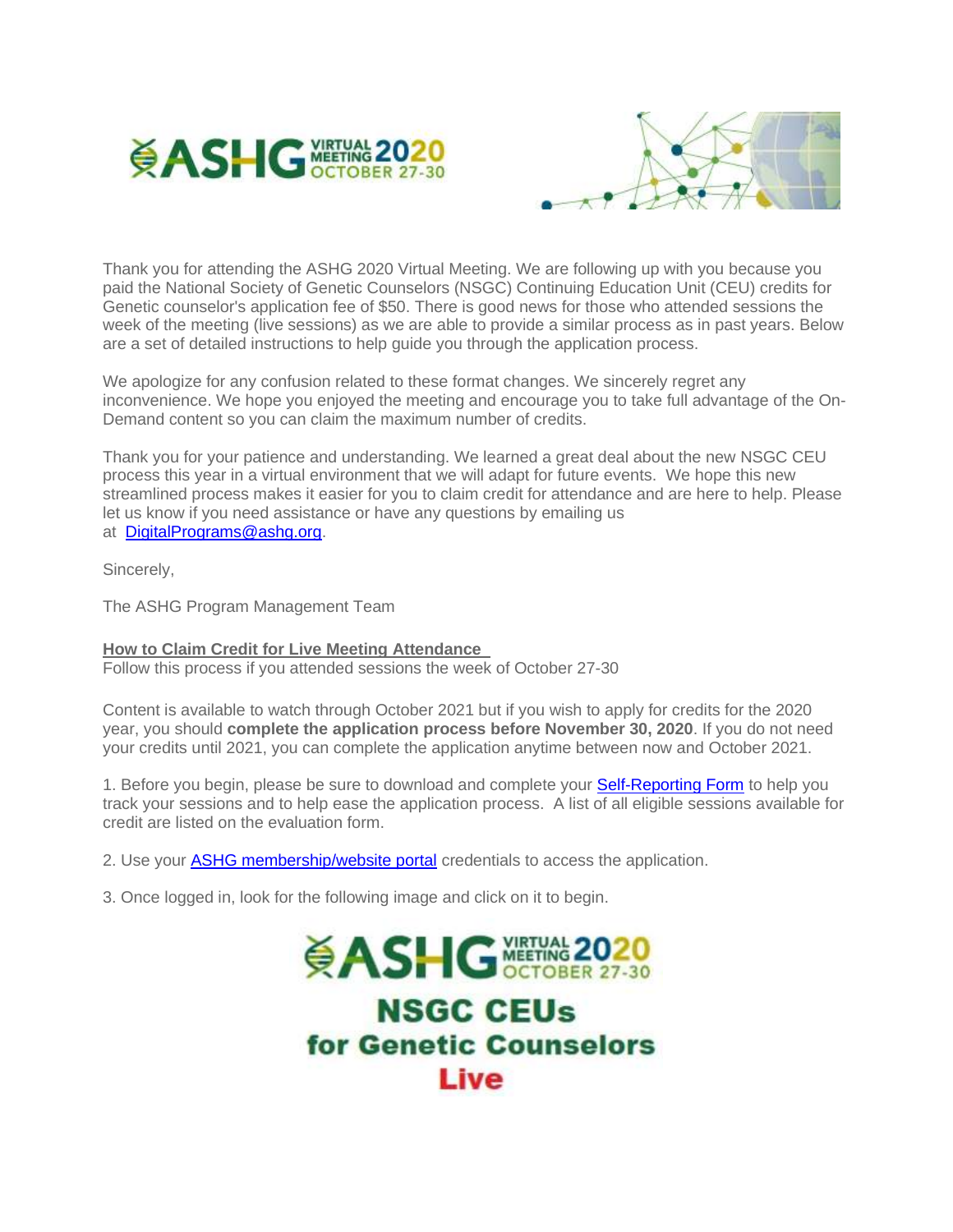4. You will be asked to complete an overall meeting evaluation. This meeting evaluation should be completed once.

5. For each session you attended, complete the session evaluation. You will be asked to complete the same set of evaluation questions for each session you attended and should complete only one evaluation per concurrent session time.

6. After you finish this process for all sessions you are claiming credit, please email your completed [Self-Reporting Form](http://send.ashg.org/link.cfm?r=BUYnWuc18ECOKPy5iwRqKw~~&pe=vSAFElt0y9OkK_2LD-vjmMoKZvKCHSE0PojUjoRxkKW5jH-kaQWgc45JG6cd1Cab-hraqqcTylfQaMDr2WzjyQ~~&t=P9CkNHqZkACFmK7-a7z-Xg~~) to [programs@ashg.org](mailto:programs@ashg.org) so that we can process your single **certificate with the total number of credits you earned** during the live virtual meeting.

If you already claimed some credit using the old process, please email [DigitalPrograms@ashg.org](mailto:DigitalPrograms@ashg.org) for a customized solution.

7. Once you claim credit you are responsible for uploading that information to NSGC. **NSGC User IDs are required for all participants wishing to claim CEUs**. Please refer to [these instructions](http://send.ashg.org/link.cfm?r=BUYnWuc18ECOKPy5iwRqKw~~&pe=HoqUAlC27t1OJM30f5aAlAhvh1Tu_ilOv06rWfEYr2BIBgCnMFeKn1fZzXR5BfrWjndDO6iQaDph2CVCKI8twQ~~&t=P9CkNHqZkACFmK7-a7z-Xg~~) to find or create a free or paid NSGC User ID.

## **How to Claim Additional Credit for On-Demand Content**

Follow this process if you are claiming credits for content watched after October 30 (after the live event)

## **ČASHG** WETWAR 2020 **NSGC CEUs** for Genetic Counselors **On-Demand**

1. To earn On-Demand content credits, use your [ASHG membership/website portal](http://send.ashg.org/link.cfm?r=BUYnWuc18ECOKPy5iwRqKw~~&pe=UlRdBbqwLlJ9Va1FVchMooWbQsWmD8IgU4yWCcSeFRKNN-Sz53Y7G1KxgdGJO-keGE_H3yZitoAZwyDjWm1mag~~&t=P9CkNHqZkACFmK7-a7z-Xg~~) credentials to access the application. Once logged in, look for the following image above and click on it to begin.

2. You will be asked to complete an overall meeting evaluation. This meeting evaluation should be completed once.

3. Please complete an **assessment test**. Applicants are asked to answer questions and receive an 80% pass for each session to generate a certificate. You may retake the assessment if needed.

4. After the assessment, please also complete a short survey for each session.

5. Certificates will be generated at each session level, not per (*speaker*) presentation. For a single comprehensive certificate showing the total credits being requested, please email **programs@ashg.org** once you have completed and claimed your desired On-Demand credits.

6. Once you claim credit you are responsible for uploading that information to NSGC. **NSGC User IDs are required for all participants wishing to claim CEUs**. Please refer to [these instructions](http://send.ashg.org/link.cfm?r=BUYnWuc18ECOKPy5iwRqKw~~&pe=5HC91ufnyMtLydB5CeqAOcQAY9K52cXLUx3A-CQW0oMAhEmCGFyO6R6DVVo4qYcw44OVSjrlv-r4EYXeZlaosg~~&t=P9CkNHqZkACFmK7-a7z-Xg~~) to find or create a free or paid NSGC User ID.

The National Society of Genetic Counselors (NSGC) has authorized American Society of Human Genetics to offer up to **7.3 CEUs or 72.5 Category 1 contact hours** for the activity ASHG 2020. The